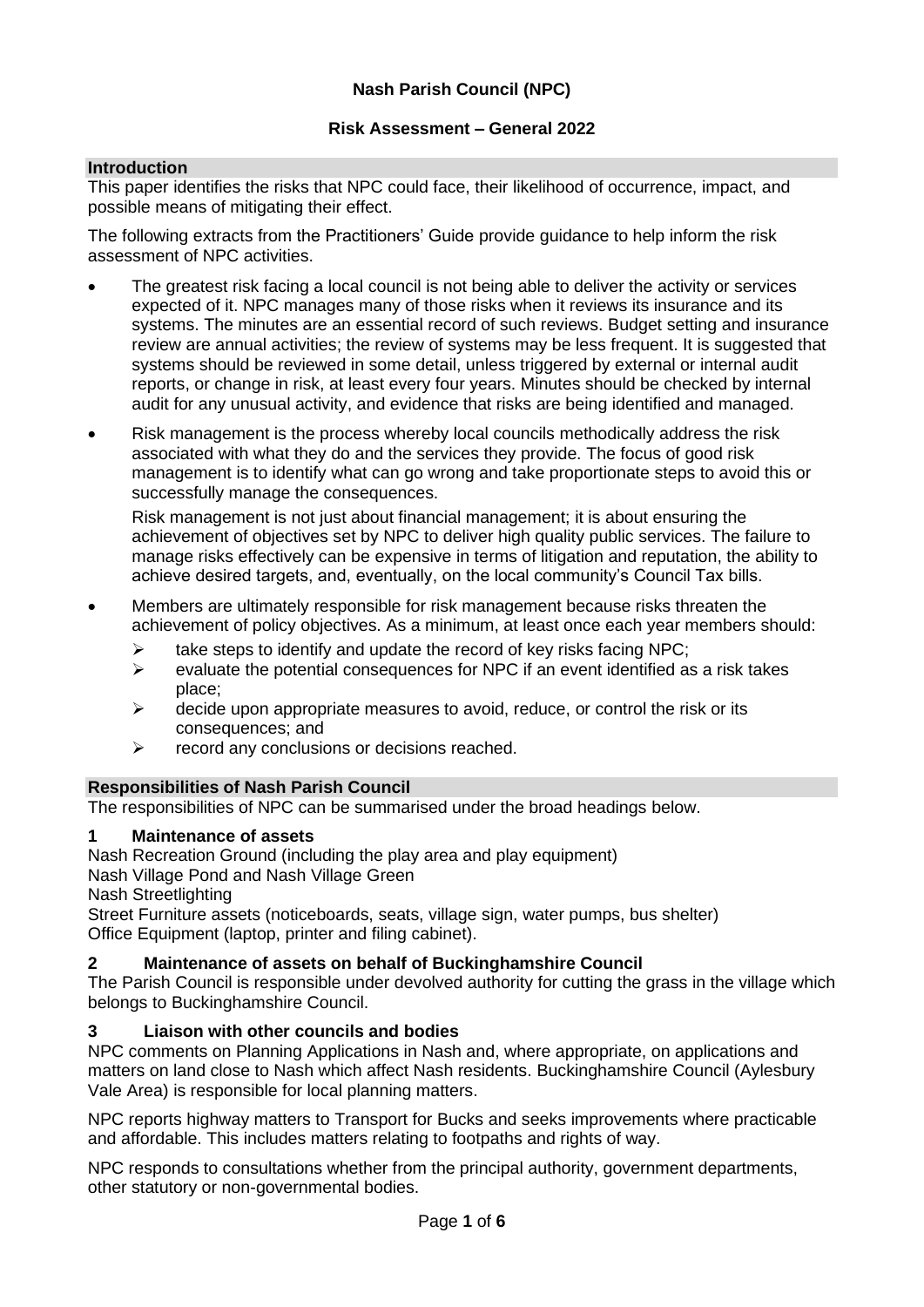NPC sends one or more representatives to relevant discussion/briefing meetings organised by other bodies, mainly Buckinghamshire Council.

# **4 Finance**

NPC is required to manage its finances in accordance with good practice (noting that it has a single part-time employee and no regular cash income or expenditure).

# **5 General**

NPC will discuss any matter of general concern to Nash residents and take appropriate action, normally referring matters to other bodies or making representations to other bodies on behalf of Nash residents. Where appropriate, NPC calls public meetings, in addition to the annual parish meeting, to brief residents and/or obtain their views.

NPC communicates with Nash residents through the village newsletter<sup>1</sup>, announcements on the noticeboard, website, the Nash Facebook Page and the Nash Alert email distribution list. All meeting agendas and minutes are published on the NPC noticeboard and website. NPC leaflets all houses in the village only when matters of substantial importance arise.

### **NPC Risk Management**

The information which follows explains how NPC manages and reduces risks.

### **Insurance**

NPC reviews its insurance schedule annually to inform any required changes before the policy is due for renewal on 1 June. This includes a review of the asset register. The insurance value of insured assets is increased annually by an appropriate inflation factor.

## **Specific Activities**

NPC prepares a risk assessment for any activity it organises. The 2021 Pond Volunteer Weekend risk assessment is provided as an example **(Appendix 1)**. The risk assessment for the maintenance of the Moveable Vehicle Activated Sign (MVAS) is also provided **(Appendix 2)**.

### **Recreation Ground**

There is a nominated Councillor for the Recreation Ground. An annual safety inspection is now undertaken by . The annual safety inspection report is reviewed by the lead Councillor, who then reports to the next meeting of NPC. The discussion and any decisions about required actions are then recorded in the minutes. The litter bin in the Play Area is checked and if necessary emptied weekly by a Councillor during the period May to September and at least monthly from October to April. There is a rota in place for checking the litter bin. The Councillor responsible for the bin on the rota, is also asked to inspect the play area and play equipment, complete a safety checklist noting any defects or required remedial work before sending it to the Clerk.

### **Grass Cutting**

NPC employs reputable contractors to carry out the work. The contractors must have public liability insurance cover of at least £5m for the areas owned by the Parish Council and at least £10m for the areas owned by Buckinghamshire Council.

### **Village Pond and Village Green**

Nominated Councillors take the lead to ensure any problems and /or maintenance issues are reported to NPC. Historically, an annual safety inspection of the pond has been undertaken by RoSPA. To reduce costs and with effect from 2022 – future frequency is yet to be decided.

### **Streetlighting**

NPC has a maintenance contract with EON to maintain its streetlights.

### **Street Furniture**

Problems are reported by residents councillors. Periodic inspections are undertaken by the Clerk or at her request.

<sup>&</sup>lt;sup>1</sup> Organised by the All Saints' Church.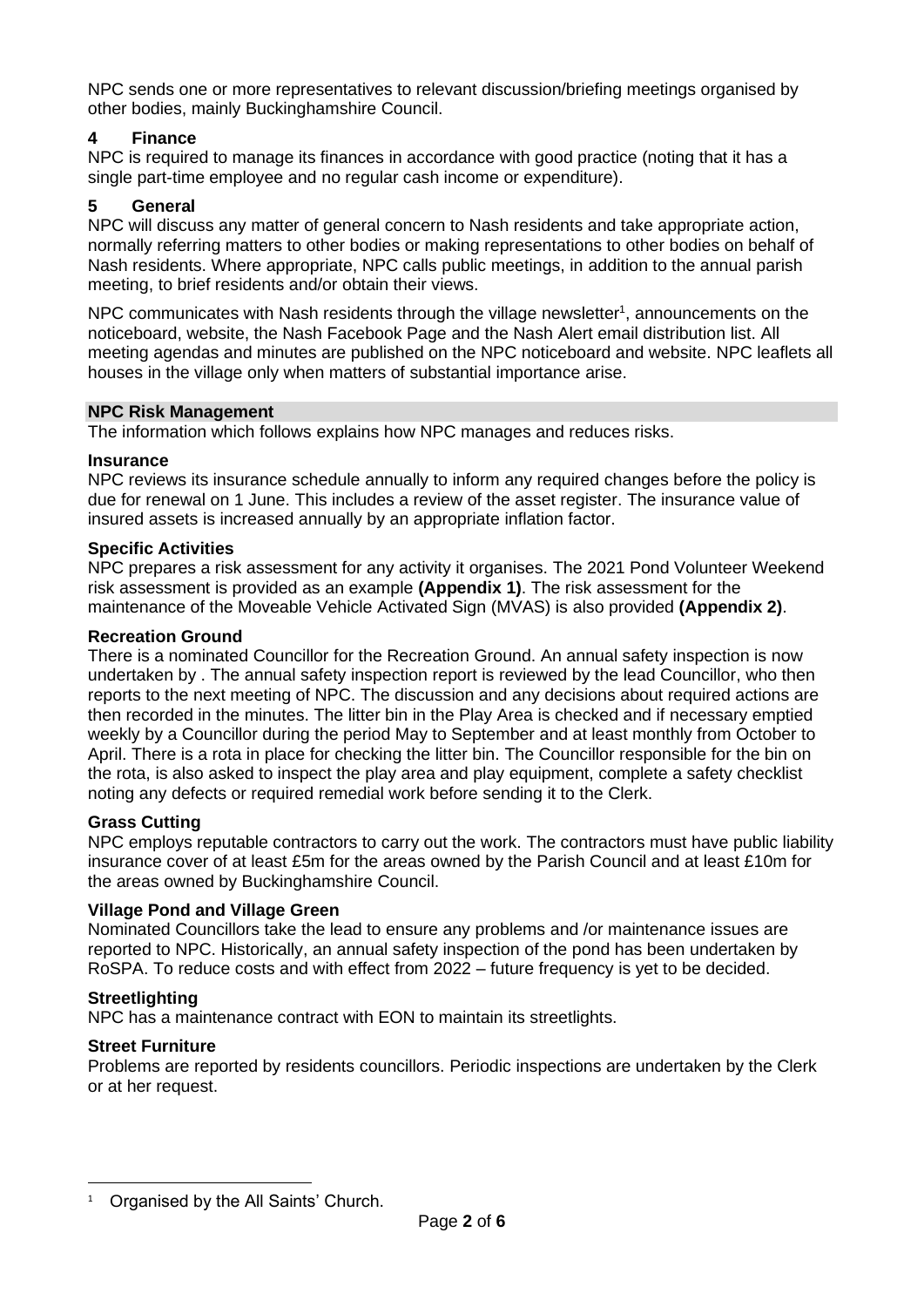# **Council Business**

The routine work of NPC such as correspondence, preparation of agendas and minutes is the responsibility of the Clerk, who consults the Chair and/or NPC as appropriate. Significant risks arise in continuity of business when the Chair or the Clerk changes.

The following business related risks may arise.

- Illness/absence of the Clerk ad hoc arrangements depending on length of absence.
- Illness/absence of the Chair Vice-Chair or another experienced councillor deputises.
- Malfunctioning of the Clerk's laptop or printer, or loss of telephone and or internet service connectivity - use alternative equipment, ensure the laptop is regularly backed-up, use of effective anti-virus software.
- Identifying a councillor to attend an external meeting where it is important for NPC to be represented can be problematic if no-one is free to attend. Where appropriate and if s/he can the Clerk attends external meetings.
- The effectiveness of NPC's liaison role is dependent on the timeliness and quality of the response of the principal authority (Buckinghamshire Council) and other bodies.

### **Working Conditions of the Clerk**

NPC does not have an office and the Clerk works from home. The Clerk has responsibility to ensure the office layout is appropriate in respective of health and safety. The Clerk may receive visitors on Parish Council business and so there must be some risk (however minimal) to the Clerk's safety if s/he is alone in the house when receiving Parish Council visitors. NPC has four noticeboards, three of which are used for general information. The noticeboard outside the Village Hall is the 'official' noticeboard where formal Parish Council documents such as agendas, minutes and other documents which legally must be displayed. As the noticeboards are outside, placing notices and other documents could potentially be dangerous in adverse weather (e.g. in strong winds or icy conditions). The activity is postponed in adverse weather conditions. The Clerk is employed and paid to work six hours per week. Inevitably there are workload peaks and troughs, with peaks around NPC meetings, major planning applications, financial year end and the annual audit. In the event of the Clerk being unavailable to deal with an unanticipated important matter, the Chair, and/or another councillor would need to step-in.

### **Finance**

The following financial regulations / procedures are in place.

- 1 All payments are made by electronic transfer or cheque unless there are exceptional circumstances. All receipts are by bank transfer or cheque unless there are special or exceptional circumstances.
- 2 Payments under £100 are authorised by the Clerk as the Responsible Financial Officer (RFO). Payments above £100 and all payments to the Clerk are authorised by the Chair and Vice-Chair (or in their absence by the other Councillor who is a bank signatory), by email. The Clerk retains the authorisation emails and annotates the invoice with the initials of those authorising the transaction.
- 3 Any cheque payment requires two signatures. The authorised signatories are the Chair, Vice Chair, Responsible Financial Officer/Clerk, and one other Councillor. The Clerk is not authorised by the Parish Council to counter-sign cheques made payable to the Clerk or any cheques exceeding £1,000, where the cheque signatories should be two councillors.
- 4 All receipts and authorised payments are reported at a meeting of NPC. For major contracts, the RFO should seek to obtain three quotations for consideration at a meeting. Alternatively, authority can be delegated at a meeting to the Chair, RFO and at least one other councillor. Regular contracts should be annual contracts or longer.
- 5 At each ordinary meeting, NPC receives a report on the current balances on its accounts. The RFO reports any significant divergence from the budget.
- 6 NPC discusses its budget and precept for the following financial year, usually at its meetings in November and January.
- 7 A bank statement is obtained for NPC's current account on a regular monthly basis. The RFO reconciles the balance shown in the statement with the cash book record. Balances on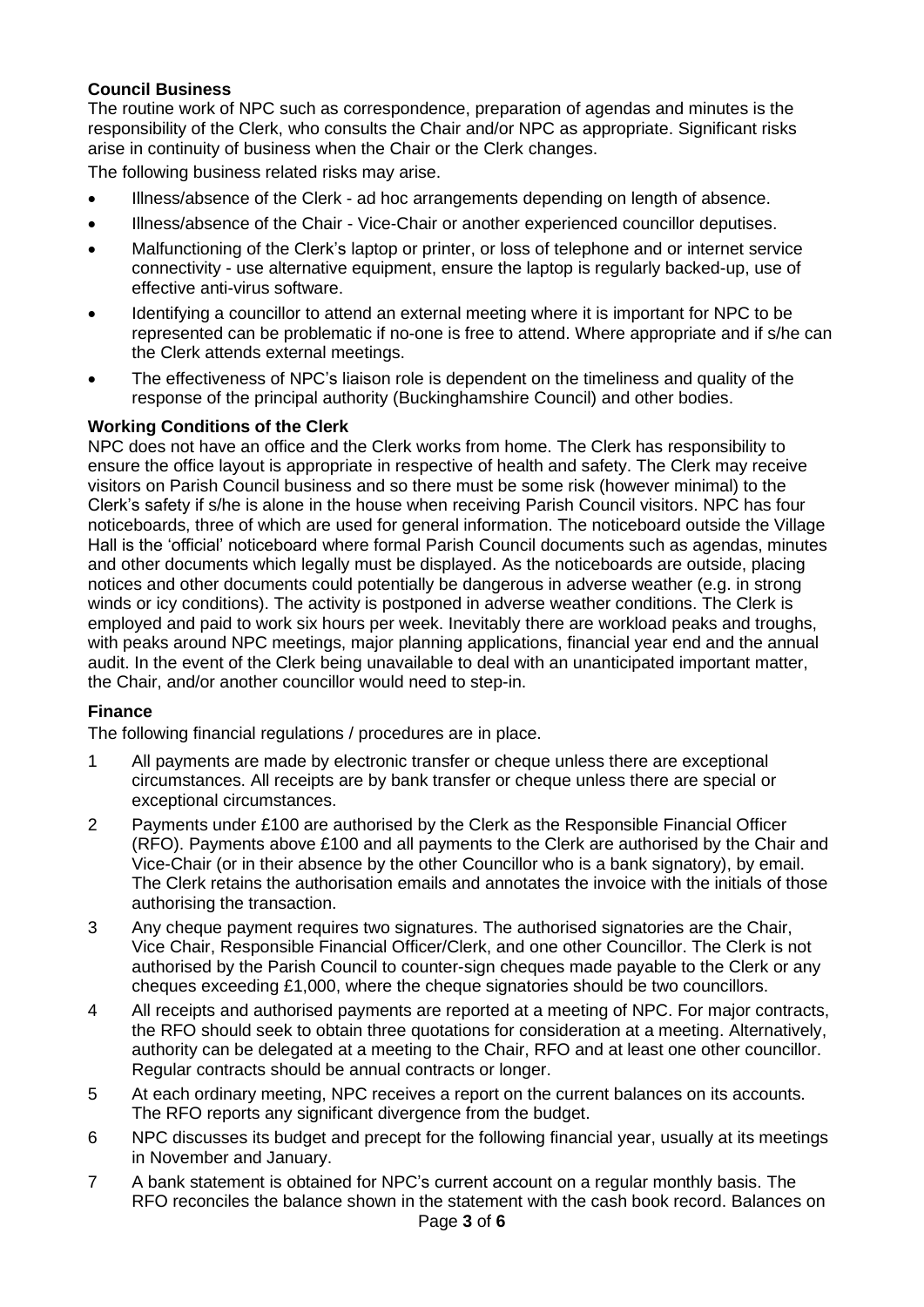the General Reserve and the Asset Reserve are also reconciled monthly. The Chair and the RFO sign the cash book record at the end of each financial year.

- 8 NPC meets the statutory requirements in respect of PAYE. VAT is recovered where possible.
- 9 NPC will arrange for an internal audit at least once a year to review whether the systems of financial and other controls are effective. The internal audit function will be sufficiently independent of NPC and the person or persons carrying out internal audit will be competent to carry out the role.
- 10 The guidance given in the 2010 Practitioner's Guide for Local Councils (and the subsequent amendments) is followed.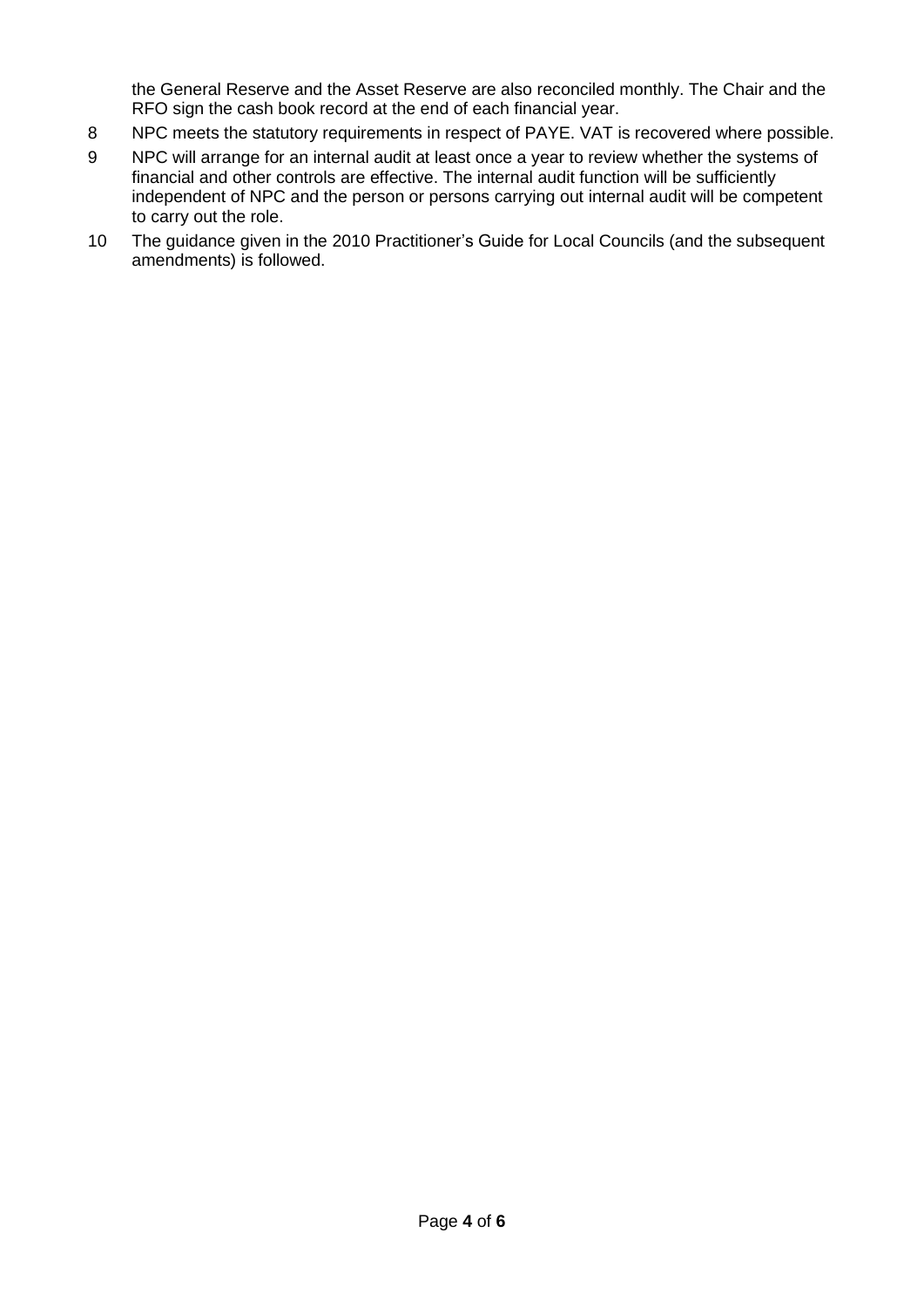# **Nash Parish Council**

## **Risk Assessment - Pond Clearing 5th and 6th September 2021**

#### **Project summary**

To remove sedge (reeds) from in the village pond and disposal of the plants, some roots and silt for collection by a hired grab lorry on Monday 6 September. The work will be carried out by village residents who have volunteered. An experienced member of the community will provide the volunteers with leadership and direction.

#### **Description of the location.**

The pond is roughly 30 metres in diameter. The water level is low and only covers about two-thirds of the pond base. Water level is a maximum of one metre deep. The water is clean (tested not long ago). The pond bed is natural clay covered with a thin layer of small stones. Silt has been deposited by the water entering the pond via the stream and is up to about 150mm thick. It can be sticky.

#### **Description of the tasks**

People with suitable clothing such as waders, will walk carefully into the deeper water with a wheelbarrow. They will pull the sedge from as low as they can and place the plant in the adjacent wheelbarrow. When the wheelbarrow is suitably full, they will pull it back to the shallow water or dry silt where other persons in wellington boots can take the barrow to the hired skip. Here it will be loaded into the skip. There is also likely to be a need to remove silt with shovels. The ditch which runs from the stream towards the centre of the village will also be cleared of sedges, weeds, and litter.

#### **Hazards**

#### **Moving traffic**

Whilst villagers are working in and around the pond, traffic cones will be placed across the service road creating a visible barrier should a resident or visitor wish to pass through the work area. It will not be necessary for anyone to wear high-visibility clothing as the risk of injury is negligible. The grab lorry is being hired from a reputable company using a trained driver and a purpose-made vehicle. It has been booked for the morning after the volunteer weekend and will be supervised by the Clerk. The location for the vegetation etc. awaiting collection will be the service road by the pond. There is little vehicular movement occurs on this service road which is generally accessed and exited from the other end. There are no known hazards such as electricity power cables for the grab lorry to contend with.

Residual Risk – Low.

### **Drowning**

The publicity for the event clearly stated it was not suitable for children. We will ensure this stipulation isn't breached. The water is up to one meter deep. There will always be several people working or observing. Should anyone require help, people will be in close proximity, many with mobile phones should one be necessary. A defibrillator is located at the village hall, a short distance away.

Residual Risk - Negligible.

### **Manual handling**

Villagers have been told in advance what overall tasks are required and will volunteered accordingly. On the day, everyone will be reminded to only undertake tasks they are confident and fit to do. The amount of vegetation etc in wheelbarrows can be adjusted to suite peoples' capabilities. The skip booked has a front panel that can be lowered to the ground, facilitating loading.

Residual Risk - Low.